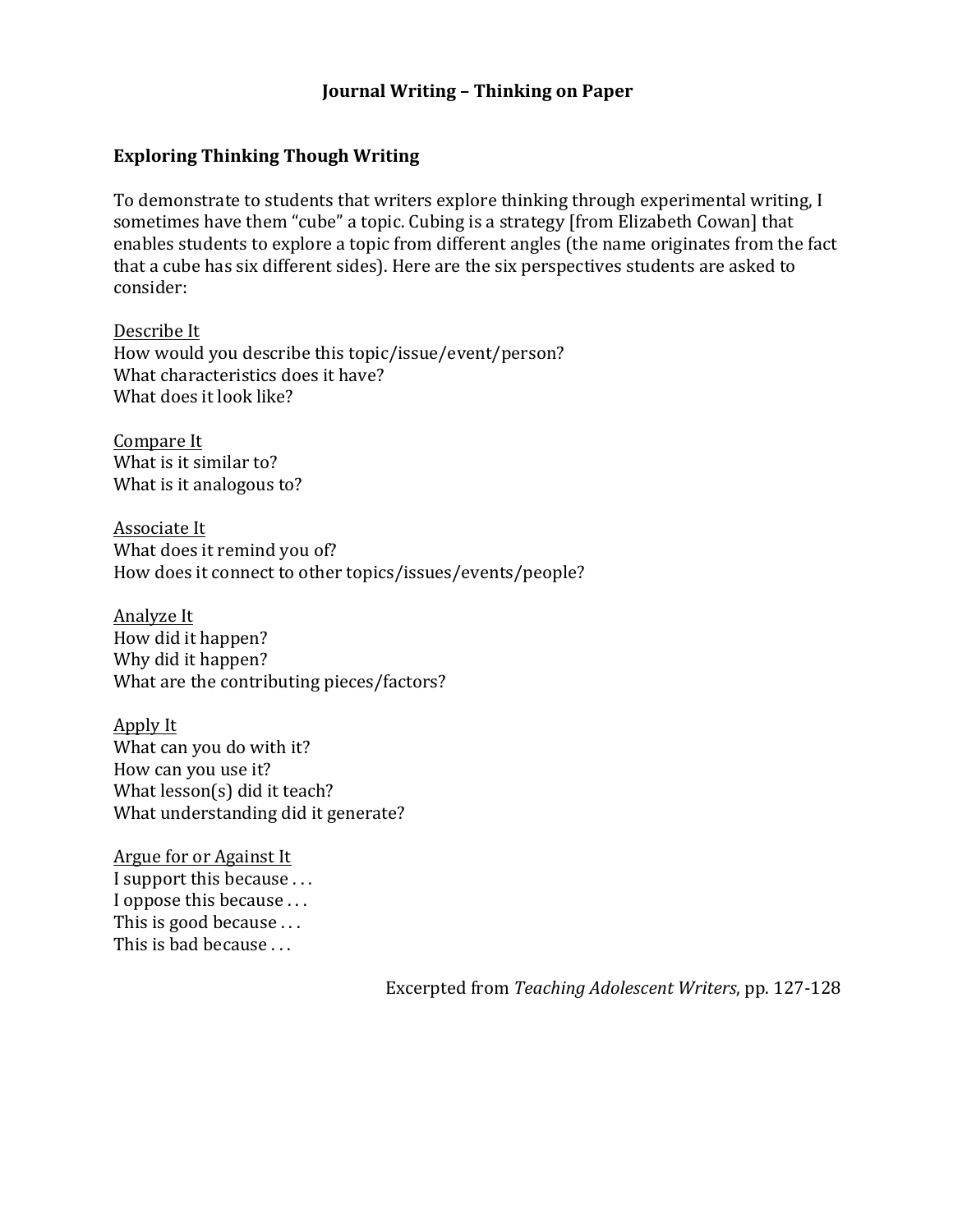# **Journal Writing - Thinking on Paper**

# **Quickwrites**

"Quickwrites—writing to find writing—are a powerful teaching tool that help students find ideas, discover their voices, and build their confidence as they discover they have important things to say."

~Linda Rief, *The Quickwrite Handbook*

# **Freewriting**

Freewriting, a writing strategy developed by Peter Elbow, is similar to brainstorming but is written in sentence and paragraph form without stopping.

Guidelines Write in sentence and paragraph form. Keep your hand moving the whole time.

### Variations

• Focused Freewriting

The writer tries to stay focused on a particular topic, rather than letting the writing take him/her where it will.

• Looping

When the writer is generating a topic (rather than responding to a topic), he/she writes for a few minutes, then chooses one idea or word from that freewriting and freewrites about that new topic for several minutes, and then repeats that process again.

# **Classroom Rules for Freewriting**

1. Keep writing the whole time.

2. Don't erase or cross out; just keep writing.

3. If you get stuck, rewrite the last few words over and over until you start writing something else.\*

4. If you finish telling about one idea, just choose another idea to explore and keep writing!

# *\*If you get stuck . . .*

- Go back to the beginning.
- Repeat the last thing until something new comes to mind.
- Write "What I really want to say is  $\ldots$ "